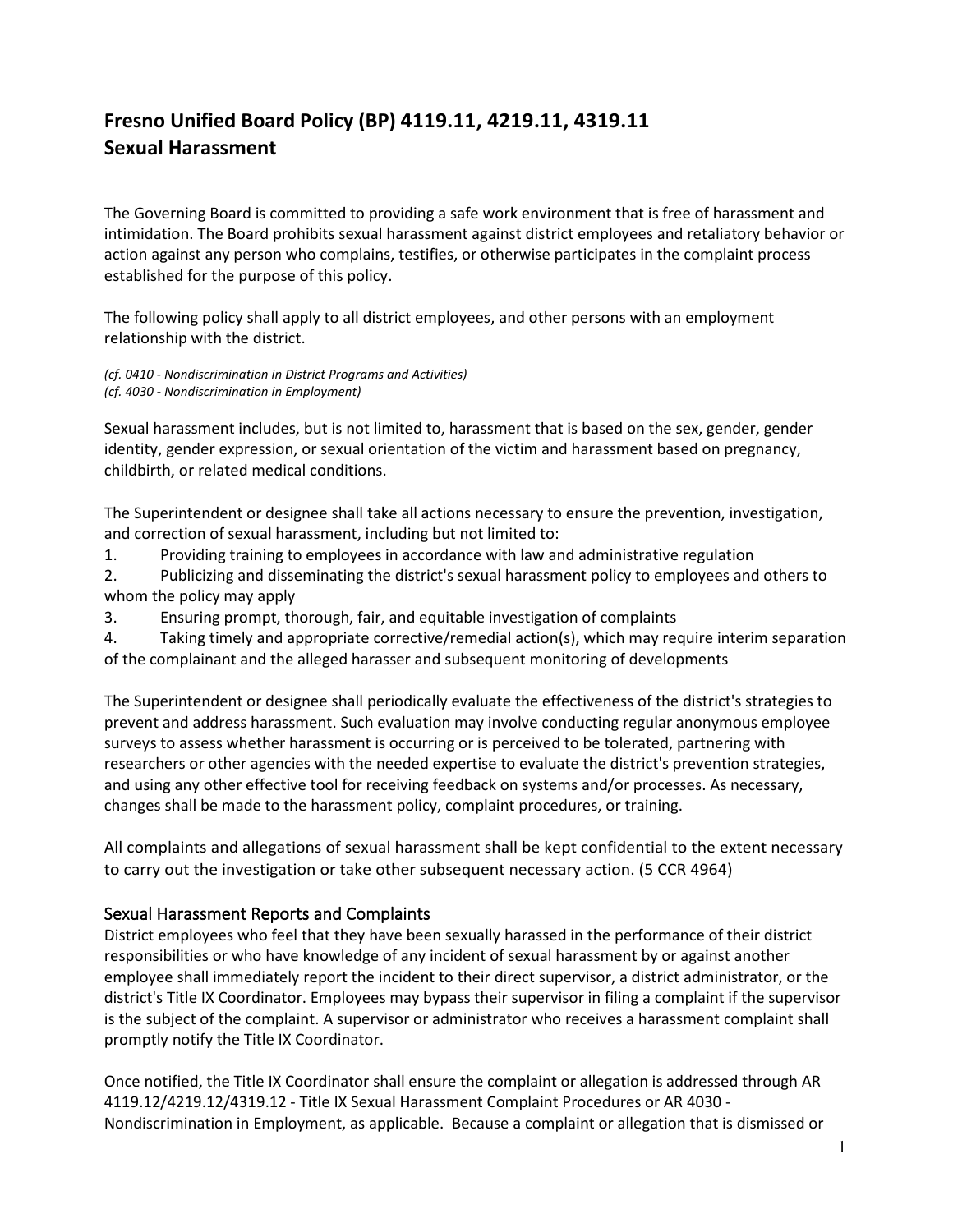denied under the Title IX complaint procedure may still be subject to consideration under state law, the Title IX Coordinator shall ensure that any implementation of AR 4119.12/4219.12/4319.12 concurrently meets the requirements of AR 4030.

## *(cf. 4119.12/4219.12/4319.12 - Title IX Sexual Harassment Complaints)*

The Title IX Coordinator shall offer supportive measures to the complainant and respondent, as deemed appropriate under the circumstances.

The Title IX Coordinator shall offer supportive measures to the complainant and respondent, if appropriate under the circumstances, as set forth in AR 4119.12.

Upon investigation of a sexual harassment complaint, any district employee found to have engaged or participated in sexual harassment or to have aided, abetted, incited, compelled, or coerced another to commit sexual harassment in violation of this policy shall be subject to disciplinary action, up to and including dismissal, in accordance with law and the applicable collective bargaining agreement.

*(cf. 4117.7/4317.7 - Employment Status Reports) (cf. 4118 - Dismissal/Suspension/Disciplinary Action) (cf. 4218 - Dismissal/Suspension/Disciplinary Action)*

*Fresno Unified School District prohibits discrimination, harassment, intimidation, and bullying based on actual or perceived race, color, ethnicity, national origin, immigration status, ancestry, age, creed, religion, political affiliation, gender, gender identity, gender expression, genetic information, mental or physical disability, sex, sexual orientation, marital status, pregnancy or parental status, medical information, military veteran status, or association with a person or a group with one or more of these*  actual or perceived characteristics or any other basis protected by law or regulation, in its educational program(s) or *employment.*

Legal Reference: EDUCATION CODE 200-262.4 Prohibition of discrimination on the basis of sex GOVERNMENT CODE 12900-12996 Fair Employment and Housing Act especially: [12940](http://www.gamutonline.net/displayPolicy/146260/4) Prohibited discrimination [12950](http://www.gamutonline.net/displayPolicy/146414/4) Sexual harassment; distribution of information [12950.1](http://www.gamutonline.net/displayPolicy/376750/4) Sexual harassment training LABOR CODE 1101 Political activities of employees 1102.1 Discrimination: sexual orientation CODE OF REGULATIONS, TITLE 2 11009 Employment discrimination [11021](http://www.gamutonline.net/displayPolicy/980007/4) Retaliation [11023](http://www.gamutonline.net/displayPolicy/980009/4) Harassment and discrimination prevention and correction 11024 Sexual harassment training and education 11034 Terms, conditions, and privileges of employment CODE OF REGULATIONS, TITLE 5 4900-4965 Nondiscrimination in elementary and secondary education programs UNITED STATES CODE, TITLE 20 [1681](http://www.gamutonline.net/displayPolicy/189980/4)[-1688](http://www.gamutonline.net/displayPolicy/189987/4) Title IX of the Education Amendments of 1972 UNITED STATES CODE, TITLE 42 [2000e-2000e-](http://www.gamutonline.net/displayPolicy/191943/4)17 Title VII, Civil Rights Act of 1964, as amended CODE OF FEDERAL REGULATIONS, TITLE 34 [106.1-](http://www.gamutonline.net/displayPolicy/191211/4)[106.9](http://www.gamutonline.net/displayPolicy/274453/4) Nondiscrimination on the basis of sex in education programs or activities [106.51-](http://www.gamutonline.net/displayPolicy/274458/4)106.82 Nondiscrimination on the basis of sex in employment in education programs or activities COURT DECISIONS